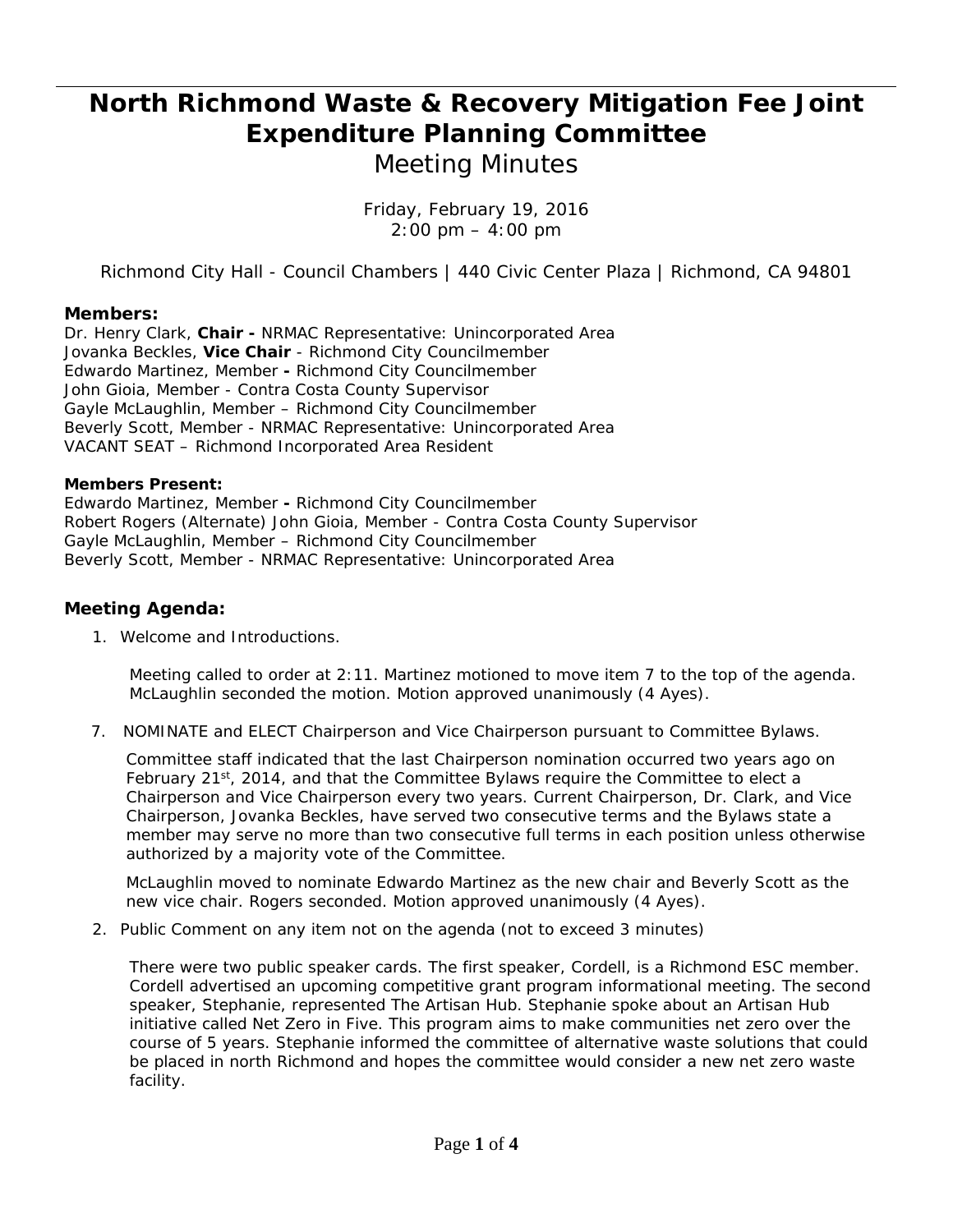- 3. *APPROVE* the June 12, 2015 Meeting Minutes. Motion was moved to approve the June 12, 2015 minutes by Rogers. Motion seconded by Scott. Motion approved unanimously *(4 Ayes)*
- 5. *RECEIVE* the following reports:
	- a. Committee Board Advisory Body Annual Report 2015; Staff provided an update to Committee members about 2015 accomplishments. Staff also informed the committee that the Mayor's office wants to have Annie King-Meredith represent the Incorporated North Richmond Resident seat. Paperwork needs to be processed and the Mayor's office still needs to take this to the city council before it is formally adopted.
	- b. Tonnage & Revenue Update;

Staff informed Committee members of projected 2014/2015 revenue and actual 2014/2015 revenue, which was a surplus of \$13,840.66. Staff also provided an update of the 2015/2016 projected revenue. Actual 2015/2016 revenue to date shows an average surplus of \$979.79 per month, however staff informed the committee that these higher numbers are not entirely positive. A revenue spike in August has kept funds stable, but if the august report was similar to previous months, we would be in a deficit of roughly \$36,000.

Staff believes 2016/2017 projected revenue is also higher than expected and 2016/2017 will most likely end in a deficit. McLaughlin asked if we still had a shortfall this year even with the revenue spike. Staff indicated an expected deficit of \$18,000. McLaughlin asked how a deficit will impact the Committee. Staff informed committee members that the contingency line item is what will be impacted, and that the committee will have to decide on how much money to put in contingency to cover shortfalls. Martinez asked if shortfalls could be caused by better recycling programs. Staff said not necessarily, but that it could be one of many reasons.

c. Expenditure Plan Strategy Implementation Update status reports;

Staff provided a summary update of data collected over the 2015 calendar year. Disposal voucher use had dropped 12%, however vouchers were not distributed for part of 2015. Total reported illegal dumping occurrences has increase 7%. Tons of trash disposed at neighborhood clean ups has decreased. Illegal dumping locations abated and tons of illegal dumps removed has increased. Staff noted the City and County Code Enforcement teams were doing excellent work. Staff also informed the committee that surveillance camera are in maintenance and will be operational in March. No cases were reported via cameras. Staff also informed Committee members that non-profits for Strategy 9 (Community Based Projects) and Strategy 12 (Community Garden Projects) have included final progress reports in the Implementation Update Status Report. Martinez requested that staff include the data percentages in the next expenditure plan. Staff said they will include data in the next plan.

d. Summary Close-Out of Expenditures to date – 2013/2014 Expenditure Plan.

Staff informed committee members that \$31,656.50 is obligated funds for ongoing community based projects and Community Garden Projects. Staff also mentioned that \$14,272.25 had already been spent in the prior fiscal year under Strategy 9, which leaves a new strategy 9 balance of \$41,190.40. Staff explained to the committee that there is a \$12,451.67 deficit under Strategy 8 (Community Services Coordinator) because expenditures were higher than what was budgeted. Staff requested that committee allow staff to use contingency funds to offset deficit under Strategy 8. Martinez motioned to direct staff to make the necessary amendments so that the budget can be cleaned out. McLaughlin seconded. Motion approved unanimously *(4 ayes)*. Staff closed by discussing unobligated rollover funds that will be rolled over into the 2016/2017 budget.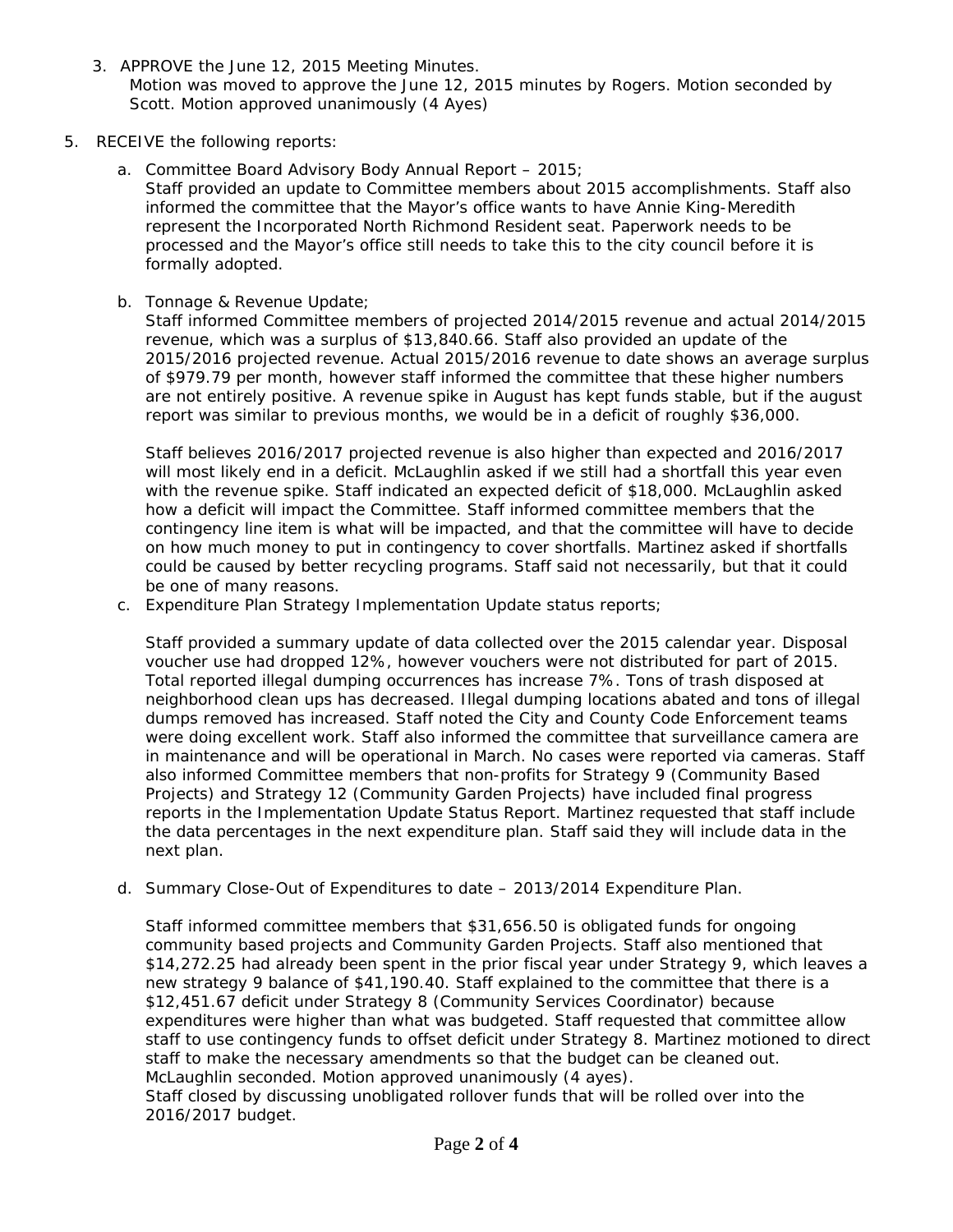5. *RECEIVE Tonnage Revenue Projections data and PROVIDE* direction to Committee Staff about the proposed development of the 2015/2016 Expenditure Plan.

Staff updated committee members of the 2016 projected revenue and 2014/2015 unobligated funds available for the 2016/2017 Expenditure Plan. Staff provided committee members two 2016/2017 budgets scenarios. Scenario 1 is no change to the current 2015/2016 budget. Scenario 2 is the same for all strategies except for a \$425.00 increase to the bulky item strategy and only \$50,000 in the contingency. Each scenario has additional funds available for Committee members to recommend on how distribute for the 2016/2017 Expenditure Plan.

Staff expects a deficit of \$48,000 at the end of the 2015/2016 fiscal year. Staff recommended at least \$60,000 in the contingency to be safe. McLaughlin asked about the additional funds available. Staff informed members that this money was funds from previous strategies that wasn't spent that can now be allocated into new strategies or put into the contingency budget. Rogers stated that scenario 1 is the more fiscally conservative and that the additional funds available could be used towards strategies 9 & 12. Martinez clarified that scenario 1 is more conservative because of the high amount in the contingency budget. Scott asked if money can be reallocated half way through the year once we have more data on actual revenue. Staff recommended budgets be completed on fiscal year cycles and not reevaluated halfway through the year. Rogers wanted to confirm that \$50,000 would be enough for the expected deficit. Staff informed committee that it could but that \$60,000 would be a more comfortable cushion.

McLaughlin recommended we utilize scenario 2 and put \$10,000 from the \$37,171.26 additional available funds into the contingency and that the remaining 27,171.26 be placed in other strategies. Staff recommended it would be better to place the remaining 27,000 in strategies 9 or 12 to support non-profit funding. Staff informed members that they didn't have to decide, but that they do need to provide direction. McLaughlin motioned to utilize scenario 2, add 10,000 of the additional funds available to raise the contingency to \$60,000 and the remaining \$27,171.26 additional funds available be added into the community based projects strategy. Rogers seconded. Motion approved unanimously *(4 Ayes)*

6. *RECEIVE* Request For Proposal scorings and *PROVIDE* direction to Committee Staff about which organizations to fund under Strategies 9 & 12 for the 2016/2017 Expenditure Plan.

Staff advised the committee that an RFP for strategies 9 and 12 was released, which was requested by the committee at their meeting in February 2015, to select non-profits for funding for the 2016/17 fiscal year Expenditure Plan. Staff referred to the printout that scores all the proposals for strategies 9 and 12 and informed members that 7 proposals for each strategy were submitted and scored by Committee staff. Staff went over each proposal on the scoring sheet and explained the status of each non-profit. One applicant, Men and Women of Valor, did not have an active  $501(c)(3)$  status when the proposal was submitted. Scott asked how proposals were submitted and what the stance on accepting late proposals is. Staff informed members it was through email and that in the past this committee has approved late submittals. Martinez noted that if the 501(c)3 status was not active that it would not be wise to approve funding for a nonprofit that doesn't have an active 501(c)(3) status. Rogers was grateful for the scoring sheet and wanted to know if this was the time to discuss which nonprofits should be awarded funding. Staff informed committee they could, however they could also review the proposals over the next few months and decide in the May meeting.

Staff informed members we only have till 4 pm and there are three speakers for this item. Speaker one, Pam Bilbo, from Men and Women of Valor, spoke about her 501(c)(3) status and believes it is currently active. The second speaker, Luis Chaves, urban tilth representative, wanted to clarify that Love Your Block is the applicant organization for the lavender farm and Urban Tilth is only the fiscal agent. The third speaker, City of Richmond staff, Rochelle monk, spoke after Chaves to inform the committee that the city of Richmond is the applicant for the tool lending library and lavender garden and that the fiscal agent for both would be Urban Tilth.